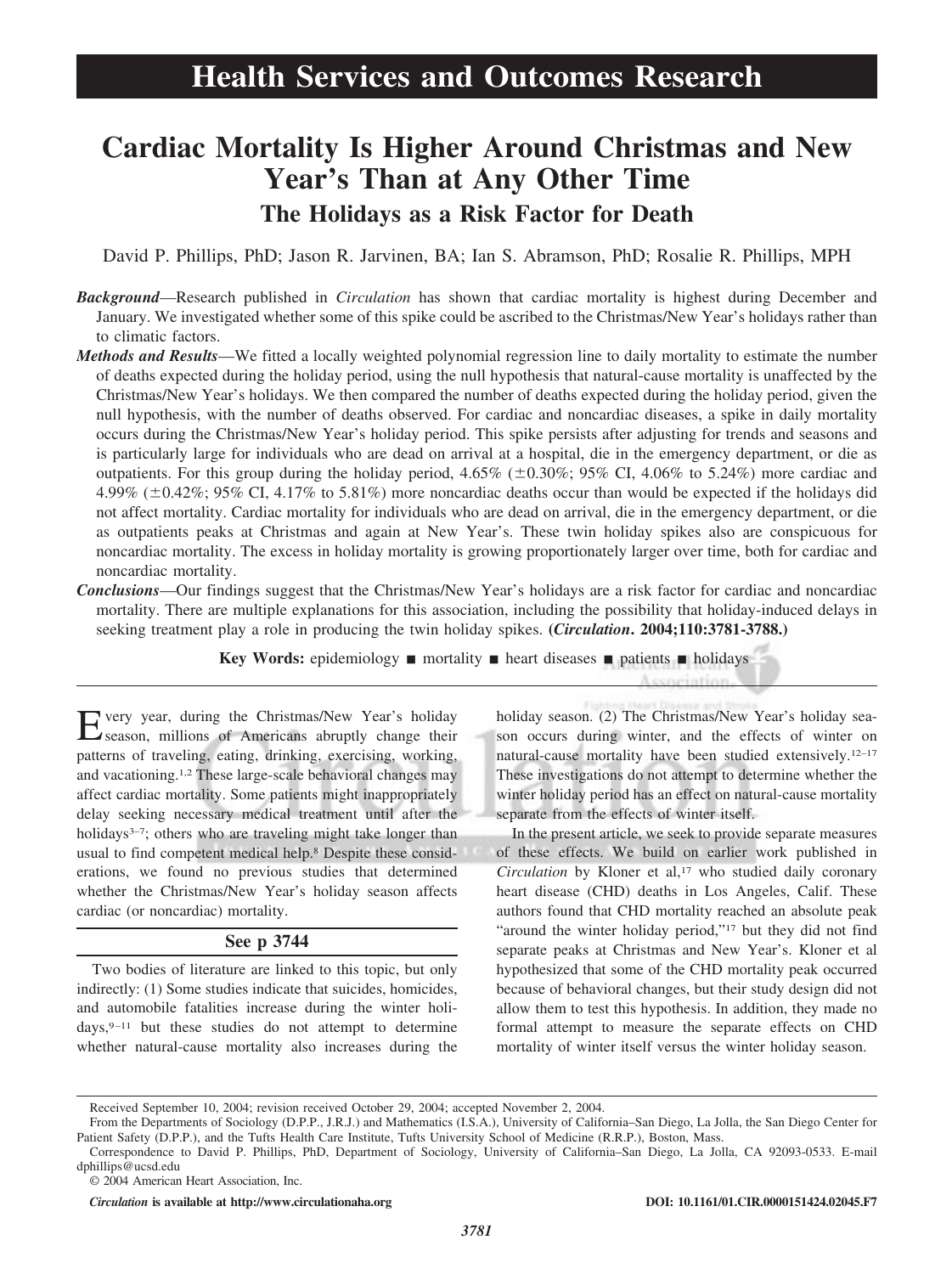

**Figure 1.** Daily US cardiac deaths, 1973– 2001. Solid line indicates the observed number of deaths for each day of the year, summed over the study period (eg, 49 038 total deaths occurred on July 1 for  $1973+1974+... +2001$ ). Dotted regression line indicates the expected number of deaths for each day, given seasonal fluctuations and the null hypothesis that mortality is unaffected by the holidays. Because so many deaths are examined ( $\approx$  55 000/d), the standard error for each daily count is small ( $\approx$ 235, or 0.4% of the daily count).<sup>22</sup> Consequently, the observed number of deaths during the holidays is many standard errors above the number expected under the null hypothesis.

We investigated questions raised but not answered by Kloner et al<sup>17</sup> in this journal: Is there a peak, not only in CHD mortality but also in mortality from other types of heart disease and nonheart diseases? Is there a peak, not only in Los Angeles but also across the entire United States, and is this peak larger in the states with colder climates? How big is the mortality effect of the winter holidays, separate from the effect of winter weather? If there is a holiday peak in cardiac and noncardiac mortality, is the peak growing over time? If there is a holiday peak, can this peak be linked to behavioral changes?

To investigate these questions, we used death certificates to examine daily nationwide mortality. Following Kloner et al,<sup>17</sup> we focused on cardiac deaths. In contrast to Kloner et al, we examined both CHD and non-CHD, both heart and nonheart diseases, a larger dataset  $(n=53$  million versus their n-220 000), a longer time period (1973 to 2001 versus their 1985 to 1996), and the United States rather than only Los Angeles.

#### **Methods**

The National Center for Health Statistics maintains a computerized administrative database of death certificates. Using this database, which covers all US deaths, we examined daily mortality throughout the year and focused on the "holiday period," predefined as the 2 weeks from December 25 to January 7. We adopted January 7 as the end point of our study period rather than January 1 because any effects of the holidays on health may take some time to appear. Our study period begins in 1973, the first year for which exact day of death was recorded on all computerized death certificates, and ends in 2001, the last year for which computerized death certificates were available.

We examined all holiday periods between July 1, 1973, and June 30, 2001, with 2 exceptions. The disease classification scheme shifted from ICD-8 to ICD-9 (on January 1, 1979) and from ICD-9 to ICD-10 (on January 1, 1999). These shifts in International Classification of Disease measures produced marked coding changes for some diseases.18 Hence, we did not examine mortality during the Christmas/New Year's holidays for the transitional periods between classification schemes: July 1, 1978, to June 30, 1979, and July 1, 1998, to June 30, 1999. This procedure abridges the dataset but eliminates a confounding factor, and the dataset remains large at 53 million deaths.

We focused on heart disease but also examined all natural causes of death. In some analyses, we examined death certificates that list both heart disease and additional, secondary causes of death such as influenza; these analyses begin in 1983, the first year in which computerized death certificates listed secondary causes of death.

We fitted a locally weighted polynomial regression (LOESS) line<sup>19-21</sup> to daily deaths from January 1, 1973, through December 31, 2001. Use of this standard nonparametric smoothing procedure has several benefits: The procedure makes minimal distributional assumptions about the data, it corrects for the influence of trends and seasonal factors on mortality, and it enables us to estimate the number of deaths that would be expected during the holiday period, given the null hypothesis that natural-cause mortality is unaffected by the Christmas/New Year's holidays.

The LOESS procedure requires the choice of a bandwidth (roughly speaking, the span of data over which the local averaging takes place). Choosing a bandwidth that is too wide (ie, oversmoothing) would flatten the regression curve near a peak, and would consequently magnify the apparent size of any holiday spike. We proceeded conservatively, choosing a narrow bandwidth of 6 weeks, and thus undersmoothed according to conventional guidelines.<sup>19,20</sup> This undersmoothing mitigates any bias in the estimate of excess holiday mortality. As an additional check, we reanalyzed our key findings with an exceptionally conservative bandwidth of 1 week to ensure that our findings remained statistically significant at 0.05 or better. We compared the number of deaths observed during the 2-week holiday period with the number expected under the null hypothesis:  $100 \times$  [(observed number of deaths  $-$  expected number of deaths)  $\div$  expected number of deaths].

For convenience, we call this statistic "the holiday effect." A holiday effect of, for example, 5% would indicate that 5% more deaths occurred during the holiday period than would be expected if the holidays had no effect on mortality.

Following official recommendations<sup>22</sup> and our earlier practice, $23-30$  we calculated standard errors<sup>31</sup> and significance levels, even though we examined complete counts, not samples. As in our previous work,23–30 the research design allowed examination of numbers of deaths rather than death rates.

## **Results**

In Figure 1, the solid line indicates the observed number of cardiac deaths for each day of the year, and the dotted line indicates the number of cardiac deaths predicted by the null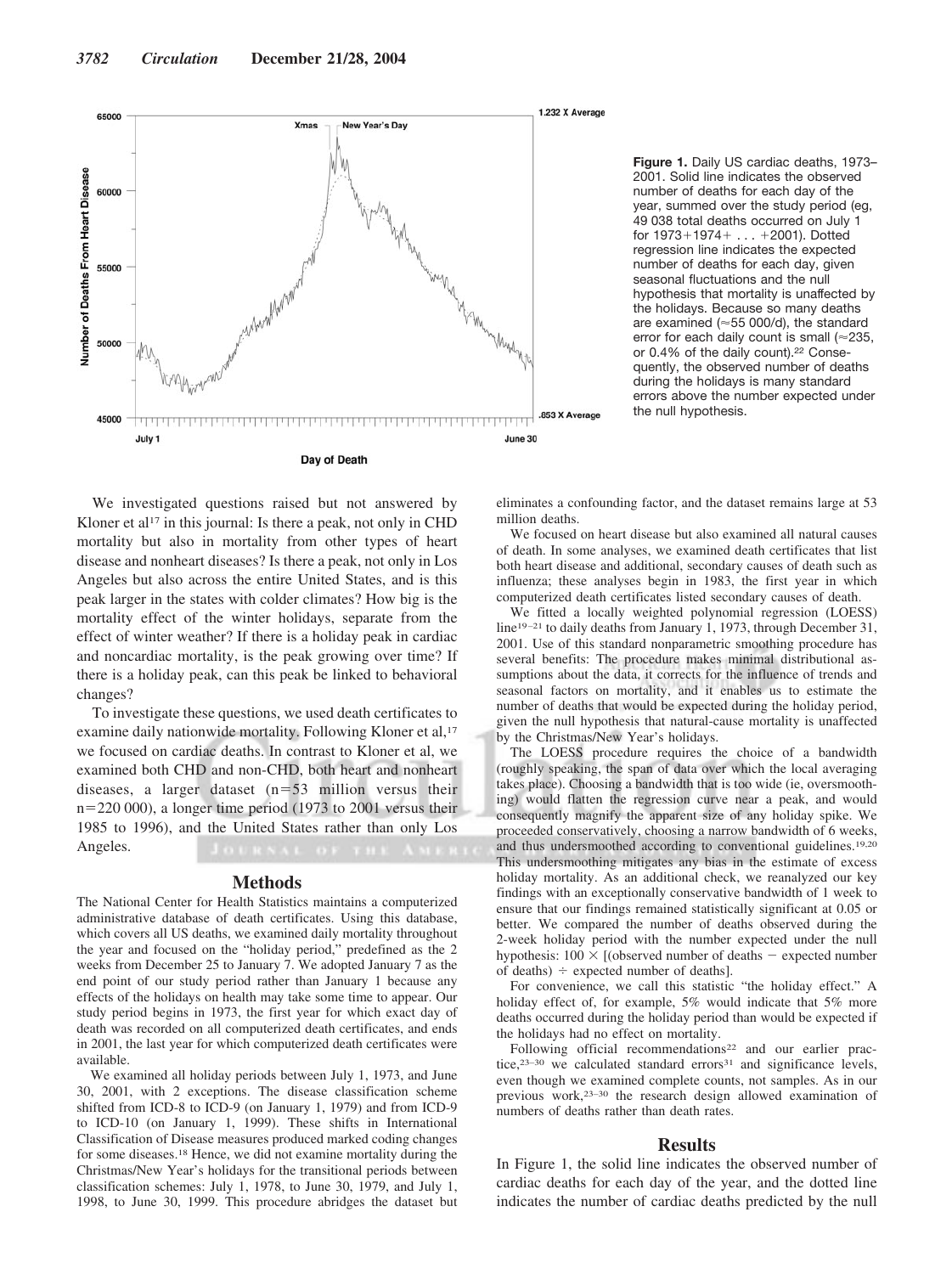**Size of the Holiday Effect for Cardiac and Noncardiac Mortality, by Year**

| Year | Heart*  | Nonheart | All Natural |
|------|---------|----------|-------------|
| 1973 | $-0.44$ | 0.26     | $-0.04$     |
| 1974 | 1.36    | 1.15     | 1.24        |
| 1975 | 1.94    | 0.07     | 0.86        |
| 1976 | 1.90    | 1.18     | 1.48        |
| 1977 | 2.09    | 1.51     | 1.76        |
| 1979 | 0.89    | $-0.23$  | 0.24        |
| 1980 | 5.19    | 3.13     | 4.00        |
| 1981 | $-0.90$ | $-0.59$  | $-0.73$     |
| 1982 | 2.09    | $-0.07$  | 0.83        |
| 1983 | 4.29    | 3.18     | 3.64        |
| 1984 | 1.01    | 0.40     | 0.65        |
| 1985 | 2.79    | 0.18     | 1.24        |
| 1986 | 2.25    | 0.58     | 1.25        |
| 1987 | 0.73    | $-0.63$  | $-0.10$     |
| 1988 | 1.48    | 0.27     | 0.74        |
| 1989 | 4.76    | 2.55     | 3.37        |
| 1990 | 2.08    | 0.35     | 0.99        |
| 1991 | 3.71    | 2.78     | 3.12        |
| 1992 | 1.84    | 0.56     | 1.02        |
| 1993 | 6.15    | 4.49     | 5.08        |
| 1994 | 3.08    | 1.13     | 1.82        |
| 1995 | 2.67    | 1.50     | 1.91        |
| 1996 | 1.85    | 2.37     | 2.20        |
| 1997 | 3.98    | 2.43     | 2.96        |
| 1999 | 6.10    | 5.08     | 5.42        |
| 2000 | 3.05    | 0.80     | 1.53        |

The holiday effect is calculated for the 2-week holiday period, December 25–January 7, and equals 100  $\times$  [(observed number of deaths  $-$  expected number of deaths)  $\div$  expected number of deaths]. The expected number of deaths is determined from the LOESS regression procedure described in the text.

 $*$ Cardiac deaths are coded 390-398, 402, 404, 410-429 in ICD-8 and ICD-9 and I00 –I09, I11, I13, I20 –I51 in ICD-10.

hypothesis. Aside from the 2-week holiday period, the solid and dotted lines agree closely. For the 351 days outside the holiday period, observed and expected daily mortality levels correlate  $\approx$  0.995 (*P*<0.000001). Thus, our regression procedure corrects well for trends and seasonal influences and accurately predicts cardiac mortality outside the holiday period.

Figure 1 shows 2 distinct spikes in cardiac mortality: one around Christmas and one around New Year's. Because so many deaths are examined ( $\approx$  55 000/day), the standard error for each daily count is small ( $\approx$ 235, or 0.4% of the daily count).19 Consequently, the observed number of deaths during the holidays is many standard errors above the number expected under the null hypothesis.

Excess holiday mortality is evident not only when the data-years are summed, as in Figure 1, but also when each data-year is examined separately. We studied holiday mortality in 26 separate years; for 24 of the 26 years, the observed number of deaths during the holidays exceeded the number expected under the null hypothesis  $(P=0.00001,$  binomial test). Full details on each year's holiday effect are provided in the Table.

The percentage excess in holiday mortality has gradually increased during these 26 years. The size of the holiday effect correlates with year of death (Spearman  $r=0.492$ ;  $P<0.02$ , 2-tailed test). In the latest 3 years, observed holiday mortality was 4.4% above the number expected; in the earliest 3 years, holiday mortality was only 0.95% above the number expected.

The excess in cardiac holiday mortality remains statistically significant (both on a year-by-year basis  $[P<0.05]$  and for the summed yearly data  $[P<0.05]$ ) even when an exceptionally conservative bandwidth of 1 week is substituted for the 6-week bandwidth we have used. When a 1-week bandwidth is used, the LOESS regression line exhibits "wiggles," a classic indication of a bandwidth that is too narrow (details available on request). Thus, the holiday peak, first found by Kloner et al for CHD in Los Angeles,<sup>17</sup> is evident nationwide, not only for CHD (2.46% more deaths than expected [SE  $\pm 0.12\%$ ; 95% CI, 2.22% to 2.69%]) but also for non-CHD deaths  $(2.81\%$  [SE  $\pm 0.25\%$ ; 95% CI, 2.32% to 3.30%]).

The double spike on Christmas and New Year's is particularly striking for cardiac deaths that occur rapidly after presentation of the medical problem (ie, individuals who are dead on arrival [DOA] or die in the emergency department [ED] or as outpatients; Figure 2). For this DOA/ED/outpatient group, more cardiac deaths occur on December 25 than on any other day of the year; the second largest number of cardiac deaths occurs on December 26, and the third largest number occurs on January 1. (A more detailed examination of this double spike is provided later in Figure 6.) For inpatients, no obvious double spike occurs on Christmas and New Year's, although a dispersed spike takes place during the holiday period and just afterward (Figure 3).

For DOA/ED/outpatients, 4.65% more cardiac deaths  $(\pm 0.30\%; 95\% \text{ CI}, 4.06\% \text{ to } 5.24\%)$  occur during the holiday period than would be expected from the dotted regression line. For inpatients, this cardiac holiday peak is 1.60%  $(\pm 0.21\%; 95\% \text{ CI}, 1.19\% \text{ to } 2.01\%)$ . Information on nursing facility residents is available only for 1989 to 2001 (versus 1979 to 2001 for inpatients and DOA/ED/outpatients). Nursing facility residents also produce a cardiac holiday spike  $(3.72\pm0.38\%; 95\% \text{ CI}, 2.97\% \text{ to } 4.46\%).$ 

## **Possible Explanations for the Cardiac Holiday Peak**

Kloner et al<sup>17</sup> proposed that colder temperatures cannot explain the holiday peak because daily CHD mortality correlated only weakly with daily temperatures during December and January in Los Angeles. Our data support their proposition for the following reasons: (1) The climatic hypothesis cannot easily explain the twin mortality spikes on Christmas and New Year's. (2) The cardiac mortality peak exists after correction for seasonal fluctuations. (3) The cardiac mortality peak is slightly smaller in the northern border states (states that bordered Canada) than in the southern border states (states that bordered Mexico or the Gulf of Mexico) (2.22%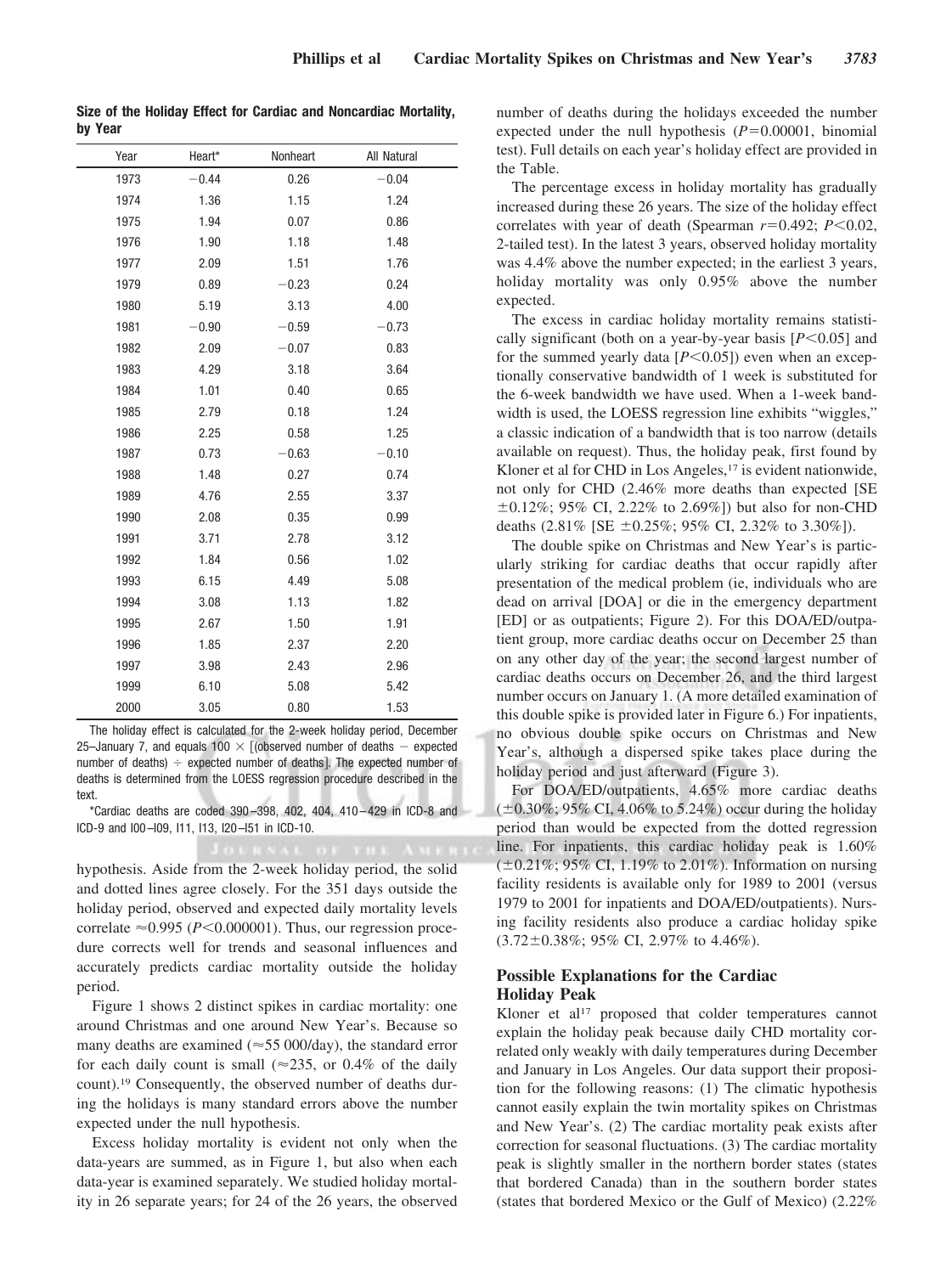

**Figure 2.** Daily US cardiac deaths, 1979–2001, for DOA/ED/outpatients. Solid line indicates the observed number of deaths for each day of the year, summed over the study period. Dotted regression line indicates the expected number of deaths for each day, given seasonal fluctuations and the null hypothesis that mortality is unaffected by the holidays.

versus 3.10%). The cardiac holiday effect pervades the United States, and the size of this effect varies insignificantly from region to region: northeast  $(2.32\%; 95\% \text{ CI}, 1.88\%$  to 2.75%), south (2.66%; 95% CI, 2.29% to 3.03%), midwest (2.29%; 95% CI, 1.87% to 2.72%), and west (2.86%; 95% CI, 2.32% to 3.39%).

Kloner et al proposed but did not test 4 additional explanations, which we assess below.

• *Respiratory diseases.* Respiratory diseases increase during winter, and patients weakened by respiratory diseases can die from cardiac diseases. The respiratory hypothesis is undermined by 2 considerations: (1) People dying from cardiac diseases with respiratory disease listed as a secondary cause of death produce a smaller holiday peak than do people dying from cardiac diseases alone: 3.51% versus 3.77%. (2) Interaction between cardiac and respiratory

diseases cannot easily explain the twin mortality spikes on Christmas and New Year's.

- *Emotional stresses associated with holidays.* It seems plausible that people with Alzheimer's disease are less aware of holidays than are people without Alzheimer's disease. Thus, given the hypothesis that emotional stress is associated with holidays, the holiday peak should be relatively smaller for people dying from cardiac diseases with Alzheimer's disease listed as a secondary cause of death. The cardiac peak, however, is slightly larger when Alzheimer's disease is listed as a secondary cause than it is for people dying from cardiac diseases alone: 3.97% versus 3.77%.
- *Changes in diet and alcohol consumption.* This explanation is undermined by the following findings: (1) Inpatients, whose diet and alcohol consumption are strictly regulated, produce a holiday peak (Figure 3). (2) People dying from



**Figure 3.** Daily US cardiac deaths, 1979–2001, for inpatients. Solid line indicates the observed number of deaths for each day of the year, summed over the study period. Dotted regression line indicates the expected number of deaths for each day, given seasonal fluctuations and the null hypothesis that mortality is unaffected by the holidays.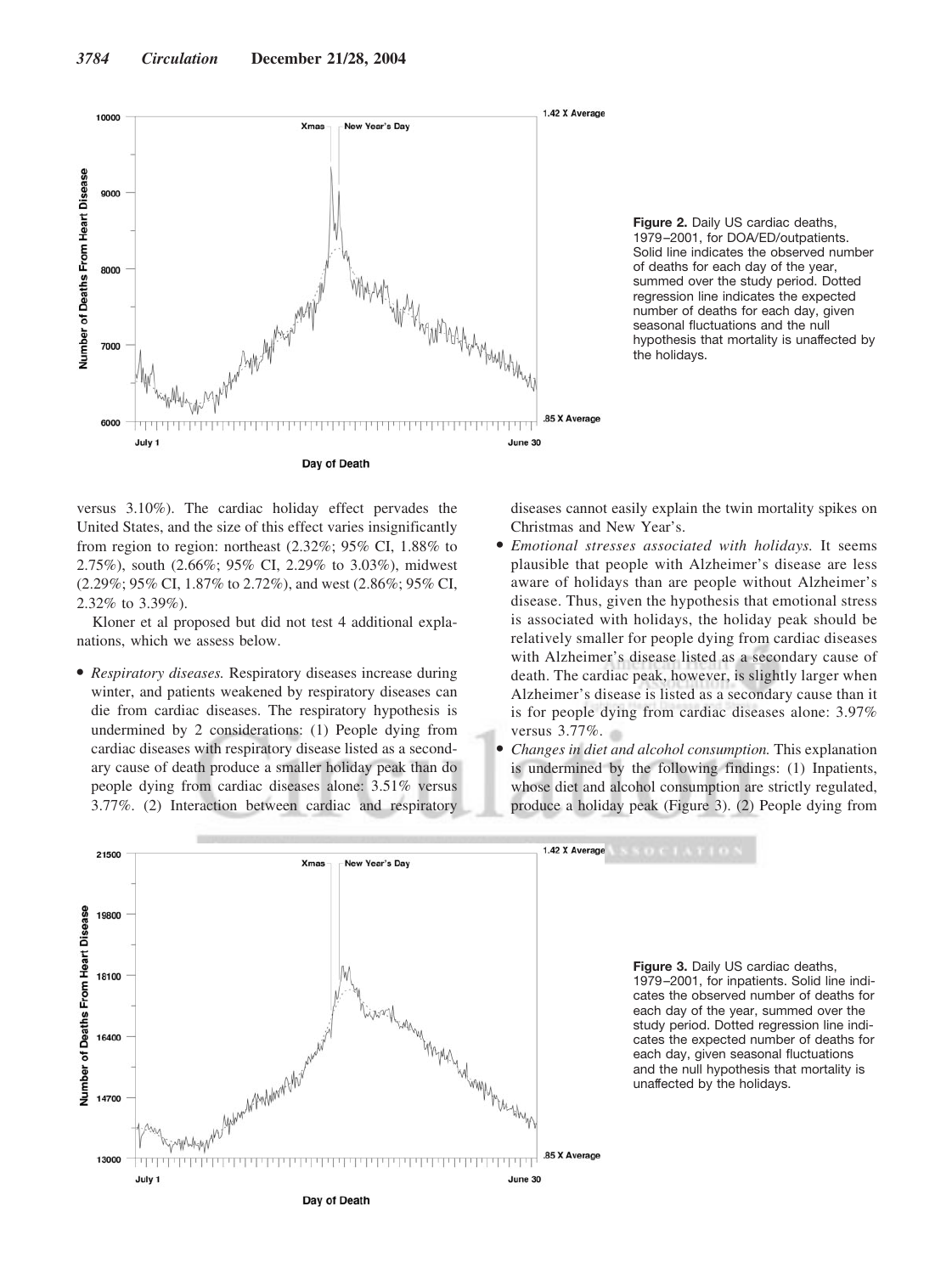

**Figure 4.** Daily US noncardiac deaths from natural causes, 1979–2001, for DOA/ED/outpatients. Solid line indicates the observed number of deaths for each day of the year, summed over the study period. Dotted regression line indicates the expected number of deaths for each day, given seasonal fluctuations and the null hypothesis that mortality is unaffected by the holidays.

cardiac diseases with substance abuse listed as a secondary cause of death produce a smaller holiday peak than do people dying from cardiac diseases alone: 3.46% versus 3.77%.

● *Increased particulate pollution.* The increase in particulate pollution during the winter might be consistent with a general increase in winter mortality, but this hypothesis cannot easily explain the twin mortality spikes on Christmas and New Year's.

We considered 5 additional explanations not proposed by Kloner et al, as follows.

- *Month boundary effect.* Deaths generally peak at the beginning and dip at the end of each month.<sup>23</sup> If a "month" boundary effect" could explain the holiday peak, then the equivalent of a holiday peak should occur at every month boundary, not only at the December/January boundary. To test this hypothesis, we applied our regression procedure to 11 dummy holiday periods, each centered on a different month boundary (February 1, March 1, etc). For example, instead of using December 25 to January 7 as the holiday period, we substituted January 25 to February 7 as the dummy holiday period, and then re-ran the regression procedure. On average, for the 11 dummy holidays periods, no mortality peak occurred; the observed mortality almost exactly equals the level expected (observed/expected=0.999; SD=0.0023). The mortality peak observed for the real Christmas/New Year's holiday period is far larger than the peak at any of the other month boundaries. Thus, the month boundary effect cannot account for our findings.
- *Reporting artifact.* The holiday peak does not result from misreporting of death dates because the peak is evident for inpatients, whose death dates are particularly likely to be recorded accurately.
- Postponement of death. Perhaps the holiday peak occurs because some patients postpone death to reach an important occasion.28,29 Given this explanation for the peak, mortality levels should dip immediately before the holiday period, and the preholiday dip should be about the same

size as the holiday peak. These expectations are not supported by the evidence shown in Figures 1 through 3. The postponement hypothesis may also be undermined by other data. As noted above, it seems plausible that people with Alzheimer's disease are generally less likely than others to be aware of the holidays and thus should be less likely than people without Alzheimer disease to try to postpone death to reach these holidays. Thus, given the postponement hypothesis, the holiday peak should be relatively smaller for cardiac patients with Alzheimer's disease. As noted above, however, this hypothesis is faulty. The cardiac peak is larger when Alzheimer's disease is listed as a secondary cause than it is for people who die from cardiac diseases alone: 3.97% versus 3.77%.

- *Precipitation of death.* Perhaps the holidays merely precipitate some deaths that would have occurred soon anyway. Such precipitation should produce a dip in deaths immediately after the holidays. A dip of this sort is evident but is much smaller than the holiday peak.
- *Inappropriate delay in seeking medical care.* Previous studies<sup>3-7</sup> show that admissions to urgent care facilities drop on holidays and spike immediately thereafter. This phenomenon may occur because some patients inappropriately delay seeking medical services to avoid disrupting their holidays.3–7 Any holiday-induced delays in seeking medical care should affect not only cardiac deaths but also other deaths. Thus, given the delay-in-seeking-care hypothesis, natural noncardiac deaths also should display a holiday peak. Such a peak is indeed evident, both for DOA/ ED/outpatients (Figure 4;  $4.99 \pm 0.42\%$ ; 95% CI,  $4.17\%$  to 5.81%) and for inpatients (Figure 5;  $1.30 \pm 0.14$ %;  $95\%$  CI, 1.03% to 1.57%). The noncardiac holiday peak constitutes an independent replication of the cardiac holiday peak because the death certificates that we used to generate Figures 4 and 5 are entirely different from the death certificates that we used to generate Figures 1 through 3.

For both cardiac and noncardiac diseases, the holiday peak is most evident for DOA/ED/outpatients. Figure 6 examines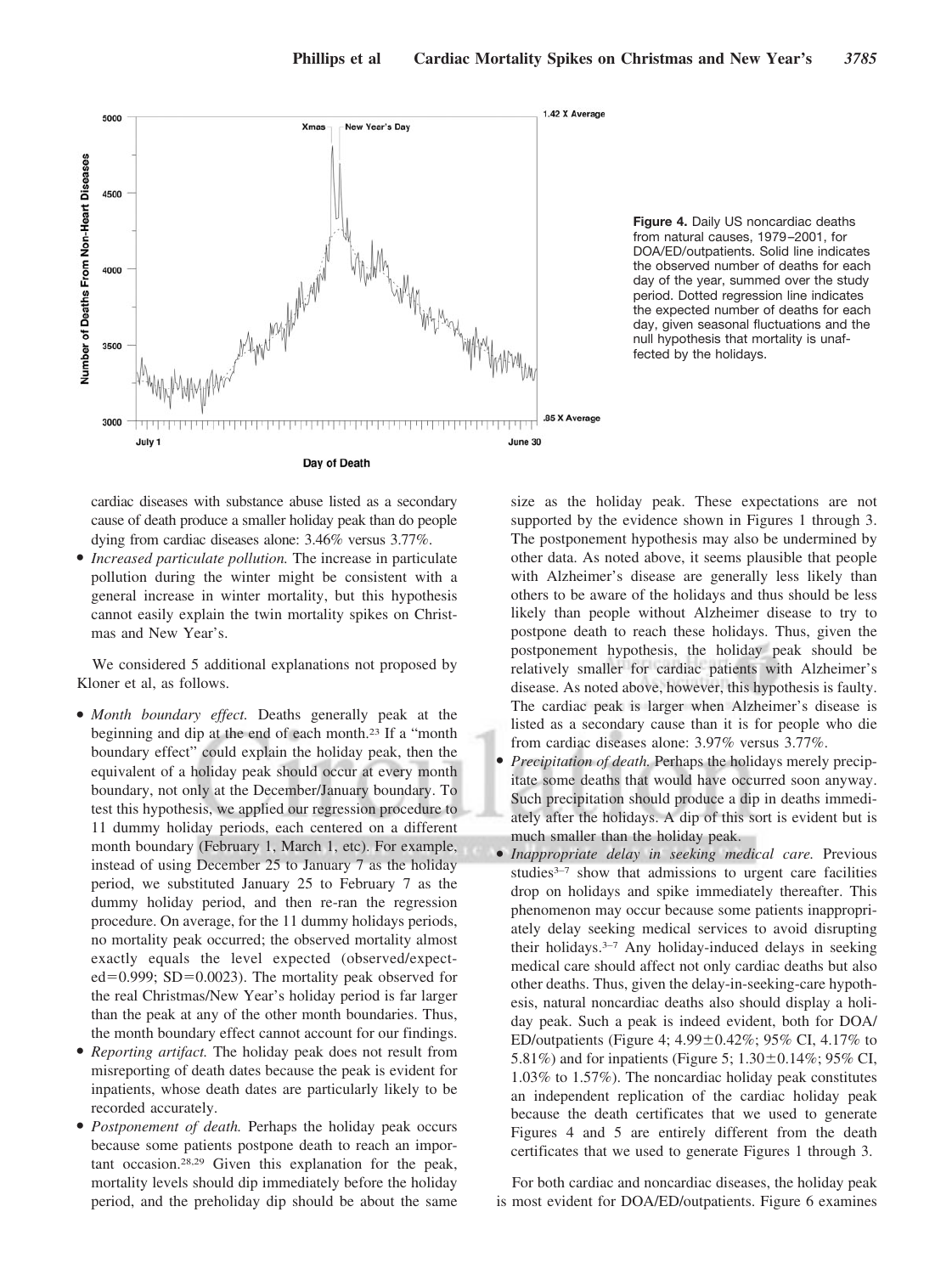

**Figure 5.** Daily US noncardiac deaths from natural causes, 1979–2001, for inpatients. Solid line indicates the observed number of deaths for each day of the year, summed over the study period. Dotted regression line indicates the expected number of deaths for each day, given seasonal fluctuations and the null hypothesis that mortality is unaffected by the holidays.

DOA/ED/outpatients and provides a magnified view of cardiac and noncardiac mortality during the period immediately surrounding the winter holidays. Both types of mortality display twin holiday peaks, with the peak for Christmas being slightly larger than that for New Year's. The number of cardiac deaths is higher on December 25 than on any other day of the year, second highest on December 26, and third highest on January 1. The pattern is similar for noncardiac deaths. The number of noncardiac deaths is highest on December 26 than on any other day of the year, the next highest occurs on December 25, and the third highest occurs on January 1.

We note additional similarities between cardiac and noncardiac mortality during the holiday period. The Table indicates for each year examined the size of the holiday peak for cardiac deaths, noncardiac deaths, and all natural deaths combined. As with cardiac mortality, the percentage excess in noncardiac holiday mortality is gradually increasing during the years under study. The size of the noncardiac holiday peak correlates with the year of death (Spearman  $r$ =0.395;  $P$ <0.05, 2-tailed test). In the latest 3 years, observed holiday mortality was 2.8% above the number expected; in the earliest 3 years, holiday mortality was only 0.50% above the number expected. For each year, the size of the holiday peak for cardiac mortality is strongly correlated with the size of the holiday peak for noncardiac mortality ( $r=0.874$ ,  $t=8.83$ ,  $P<0.00001$ ). This strong correlation is also evident from the detailed data in Figure 7.

In sum, both cardiac and noncardiac deaths spike during the 2-week holiday period from December 25 through January 7. In the 26 years under study, 42 039 "excess" deaths occurred during this holiday period (95% CI, 39 098 to 44 980). In other words, our findings indicate that during the Christmas/New Year's holiday periods from 1973 to 2001,  $\approx$ 42 039 more deaths occurred than would be expected if the holidays did not affect mortality.

### **Discussion**

For cardiac and noncardiac diseases, a spike in daily mortality occurs during the Christmas/New Year's holiday season. This spike persists after adjusting for trends and seasonal factors

and is particularly large for the DOA/ED/outpatient population. For this group during the holiday period, 4.65%  $(\pm 0.30\%; 95\% \text{ CI}, 4.06\% \text{ to } 5.24\%)$  more cardiac deaths and 4.99% ( $\pm 0.42\%$ ; 95% CI, 4.17% to 5.81%) more noncardiac deaths occurred than would be expected if the holidays did not affect mortality. DOA/ED/outpatient cardiac mortality is higher on December 25 than on any other day of the year, second highest on December 26, and third highest on January 1. These twin holiday spikes are also conspicuous for noncardiac mortality.

We considered 10 explanations for the holiday spike. Earlier studies<sup>3-7</sup> suggested that some patients delay seeking treatment until after the holidays. These studies did not investigate whether such delays produced additional deaths. Our data suggest that holidayinduced delays in seeking treatment may contribute to additional cardiac and noncardiac deaths around the holidays. Thus, our findings extend the earlier literature by raising the possibility that holiday-induced delays in seeking treatment may have fatal consequences.

Our findings also extend and modify 2 other literatures: (1) European researchers<sup>12–15</sup> have found an increase in winter mortality, but they have not sought to determine whether some of this increase results from the winter holidays rather than from winter itself. Future research should seek to disaggregate the effects of winter and the winter holidays. (2) Other research $9-11$  found that suicides, homicides, and accidents increase on Christmas, New Year's, or both. This research examined  $\approx$  5% of all deaths; our study examined the remaining 95% of deaths and indicates that deaths from natural causes also spike during the holidays.

Delays in seeking treatment could result in sicker patients, some of whom die as inpatients. Thus, the inpatient holiday peak may be consistent with the delay-in-seeking-treatment hypothesis. This hypothesis, however, cannot easily explain the holiday peak in nursing facility residents' deaths  $(3.72\pm0.38\%; 95\% \text{ CI}, 2.97\% \text{ to } 4.46\%).$  Some other processes may also play a role—for example, changes in medical staffing during the holidays.<sup>32,33</sup> Future research should investigate the potential effect of these staff changes.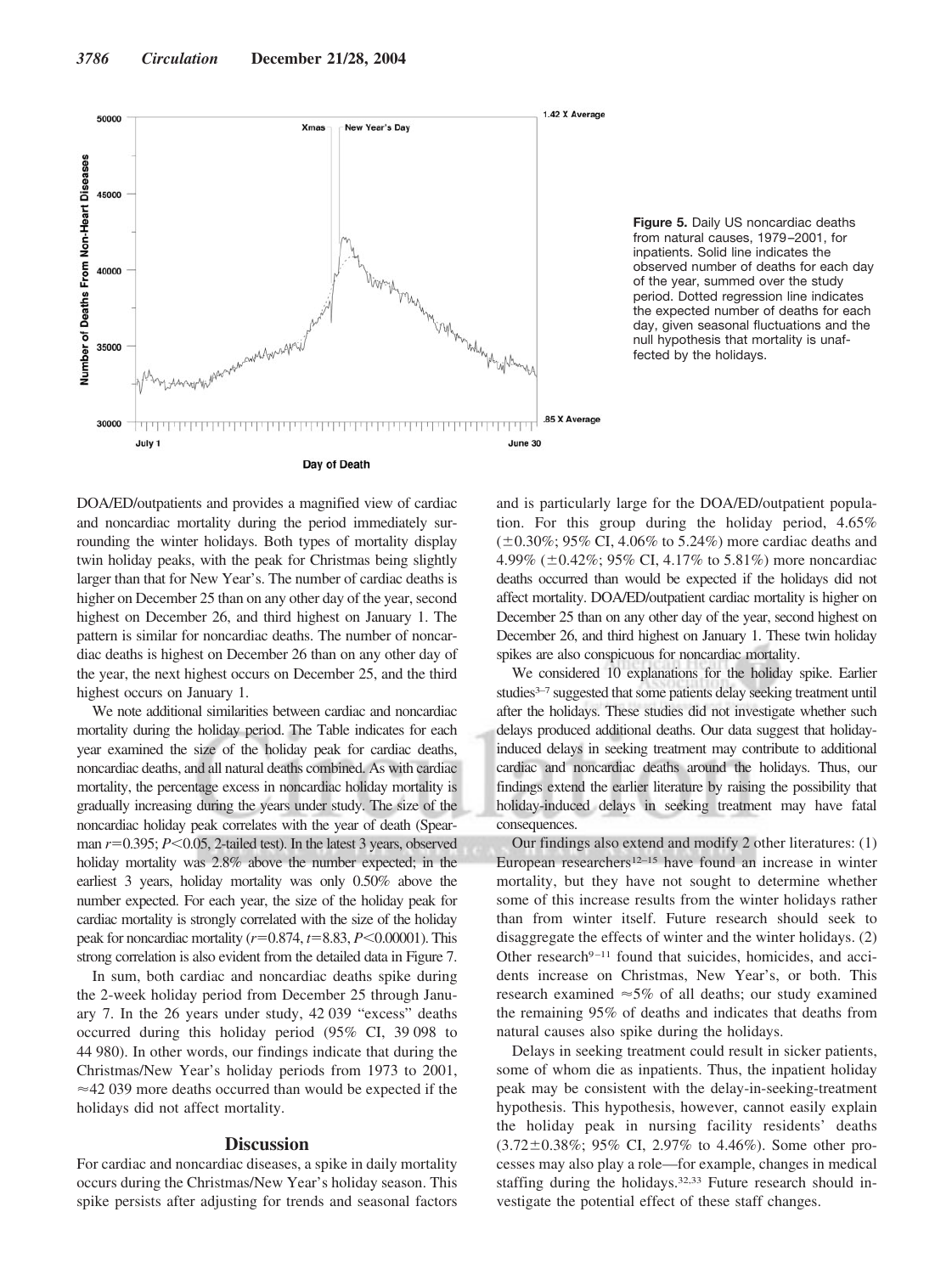

The epidemiological data used in this article are appropriate for examining a large  $(n>53$  million), nationwide, multiyear dataset and for demonstrating the existence of a previously unknown double spike in cardiac and noncardiac mortality; however, our data are not appropriate for definitively identifying the detailed causes of this double spike. Future investigations should seek an answer to this question and to additional questions raised by the data in the Table and in Figure 7. For example, cardiac holiday peaks occurred in 24 of the 26 years under study but not in 1973 or 1981. Was this a fluke or are these years unusual in some way? The Organization of Petroleum-Exporting Countries' embargo on exporting petroleum products to the United States and other countries included the holiday period from December 25, 1973, to January 7, 1974. Travel during the embargo was markedly reduced,<sup>34</sup> and it also was reduced during the recession of 1981.35 If the holiday effect occurs in part because of delays in seeking medical treatment by travelers, then a reduction in travel may produce a reduction in the holiday effect. Future research should assess this possibility.

Potential explanations for the holiday effect need to be assessed further in follow-up investigations with different types of datasets, which provide more details on patients and their circumstances. In comparison with the large-scale dataset we have used, these follow-up datasets are likely to be richer in detail but more limited in size, geographic area, and time period. Even before these follow-up studies are performed, however, the current evidence seems sufficient to demonstrate that the Christmas/New Year's holiday season is a risk factor for both cardiac and noncardiac mortality. Because this risk factor is growing with time, it seems particularly important to investigate it and control it.

## **Acknowledgments**

Dr David P. Phillips conceived the idea for the study and conducted the analyses. Dr Ian S. Abramson determined the appropriate LOESS bandwiths and helped ensure the statistical integrity of the study. Jason R. Jarvinen conducted the literature review. Dr David P. Phillips, Jason R. Jarvinen, Dr Ian S. Abramson, and Rosalie R. Phillips contributed equally to the interpretation of data and the